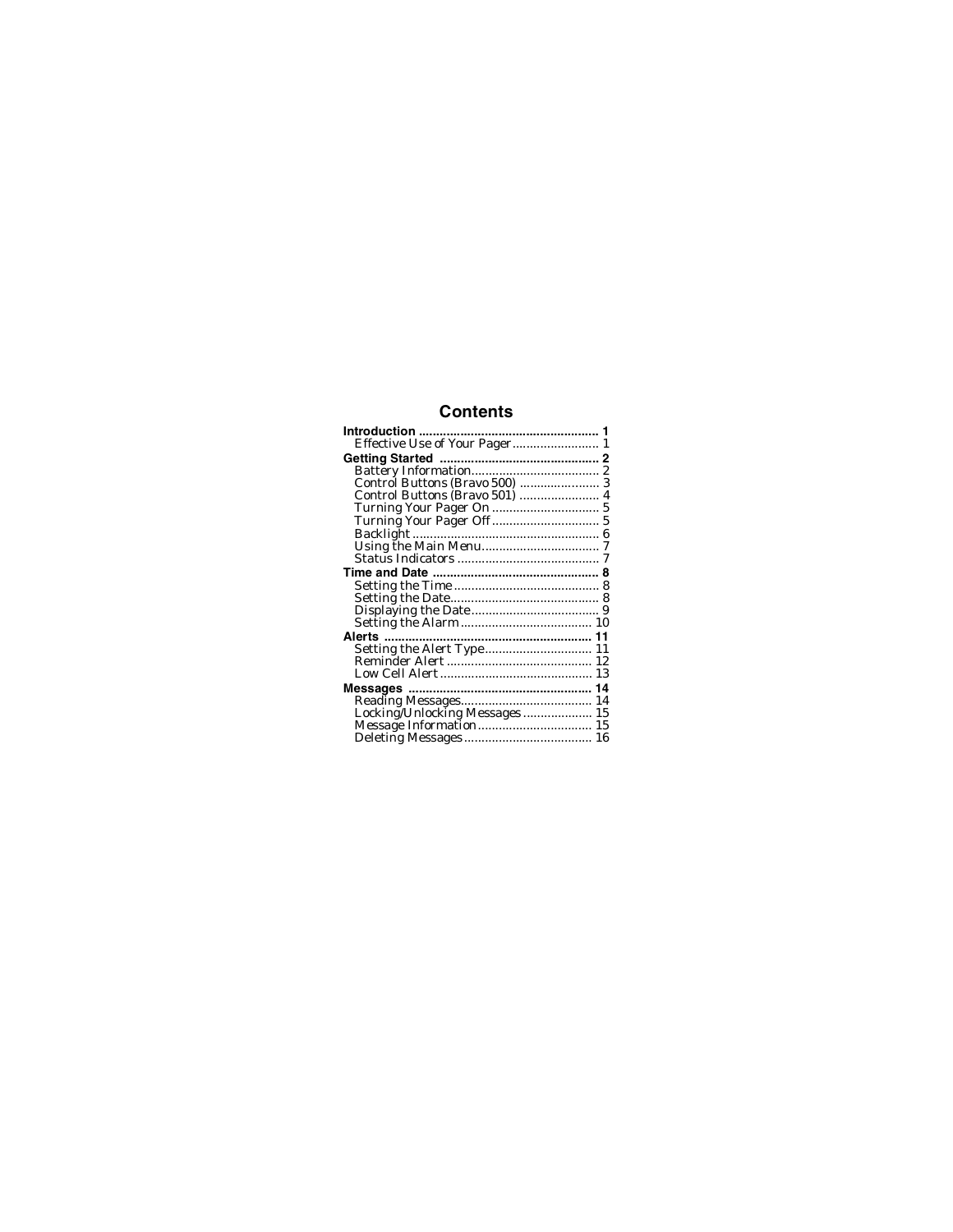# **NTRODUCTION INTRODUCTION**

**1**

# **Introduction**

Congratulations on your purchase of your Bravo Numeric pager.

This booklet contains operation instructions that explain how to use your new pager and provides helpful suggestions for first-time as well as experienced users.

## **Effective Use of Your Pager**

Your pager can help you keep in contact with everyone important to you. By giving your pager number to business associates, family, and friends, you can be contacted whenever needed.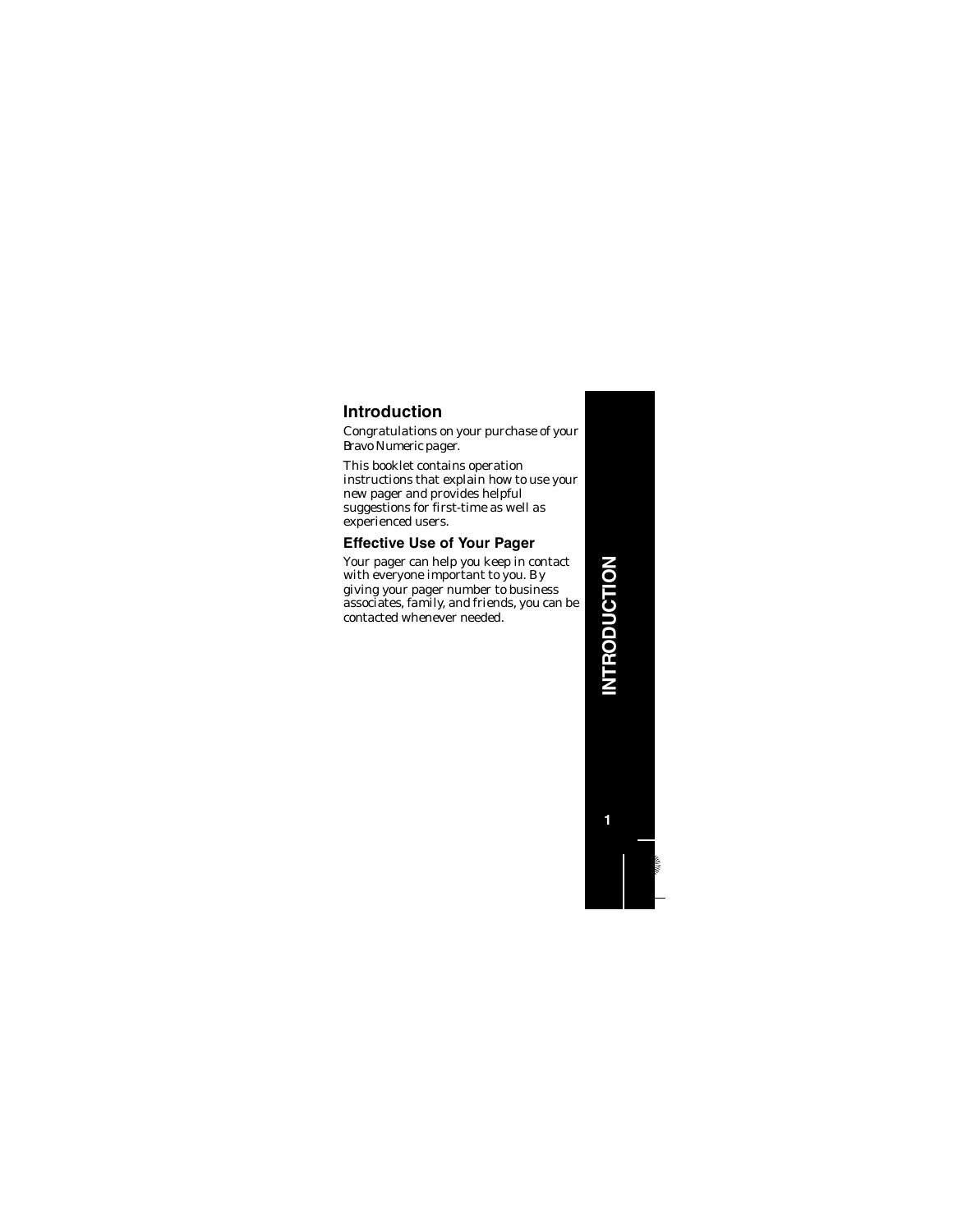

# **Getting Started Battery Information**

Your pager operates with a single AAA-size alkaline battery (do not use carbon zinc batteries). See the diagram on the following page for the battery door location.

If LUbRt displays, the pager's AAA-size battery is low. Replace the AAA-size battery.

#### **Installing/Replacing the Battery**

- **O** Turn the pager off (see "Turning Your Pager Off" on page 5).
- <sup>9</sup> Holding the pager face down, slide the battery door in the direction of the arrow (toward the outer edge).
- $\bullet$  Lift the battery door away from the pager's housing to remove it.
- $\bullet$  Remove the old battery, noting the positive (+) and negative (-) polarity markings.
- **O** Insert a new battery so the polarity markings on the battery match the polarity diagram in the battery compartment.

**GETTING STARTED GETTING STARTEL**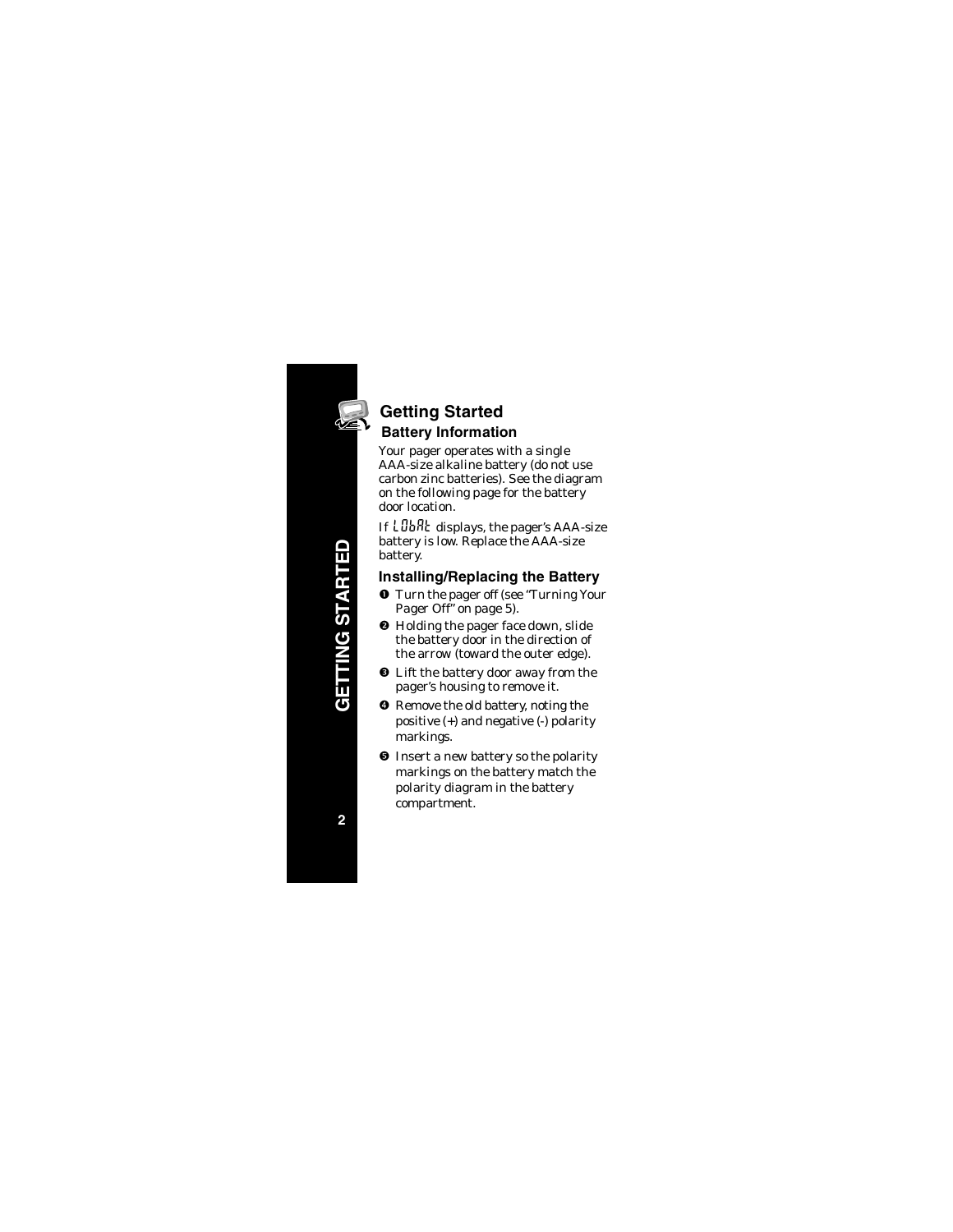#### **Control Buttons (Bravo 500)**





- **Function**: Press to move between features and change values.
- **Select/Backlight**: Press to select features and turn on/off the backlight.
- **Read/Escape**: Press to read messages or return to the Status screen.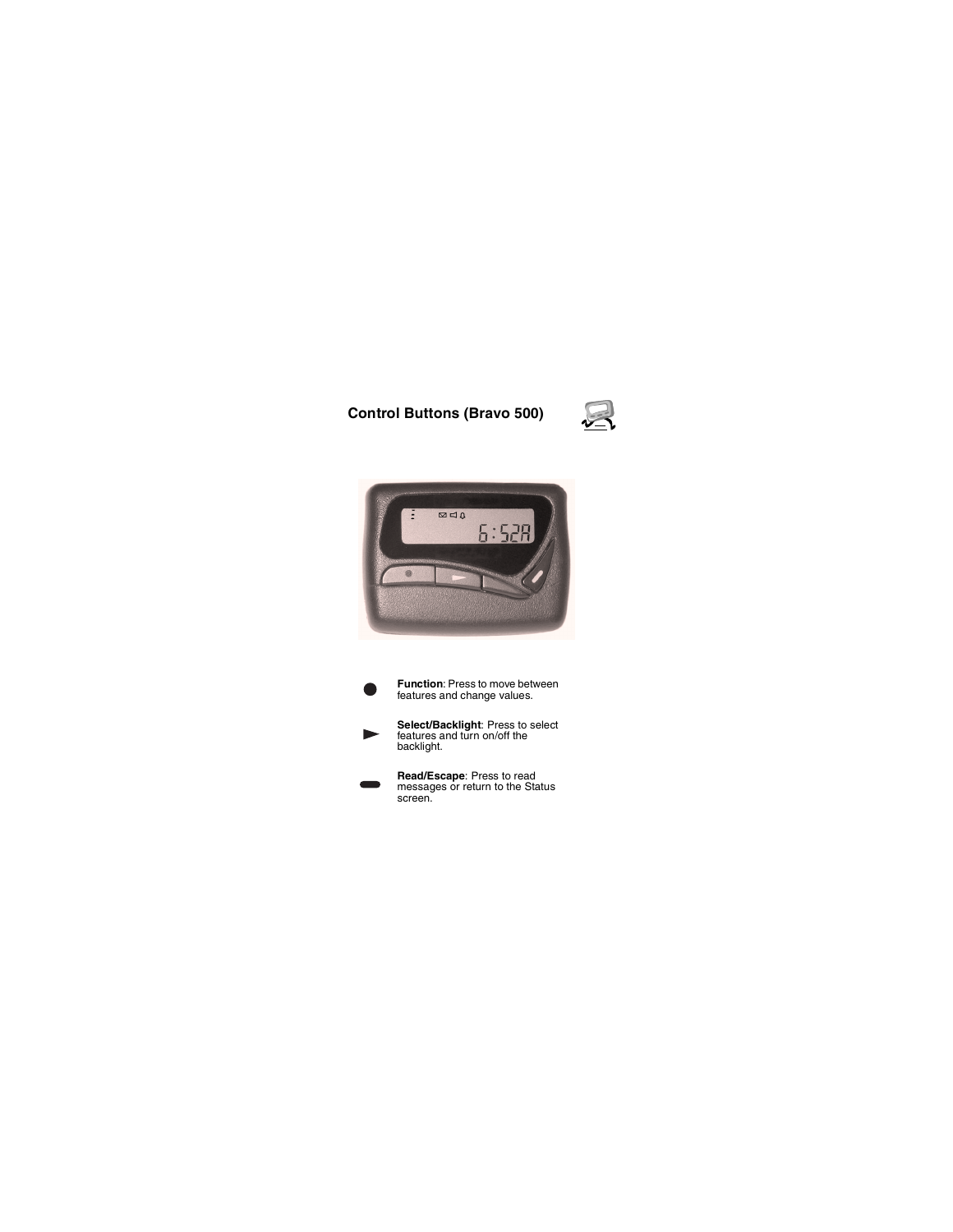

# **Control Buttons (Bravo 501)**





- **Function**: Press to move between features and change values.
- **Select/Backlight**: Press to select features and turn on/off the backlight.
	- **Read/Escape**: Press to read messages or return to the Status screen.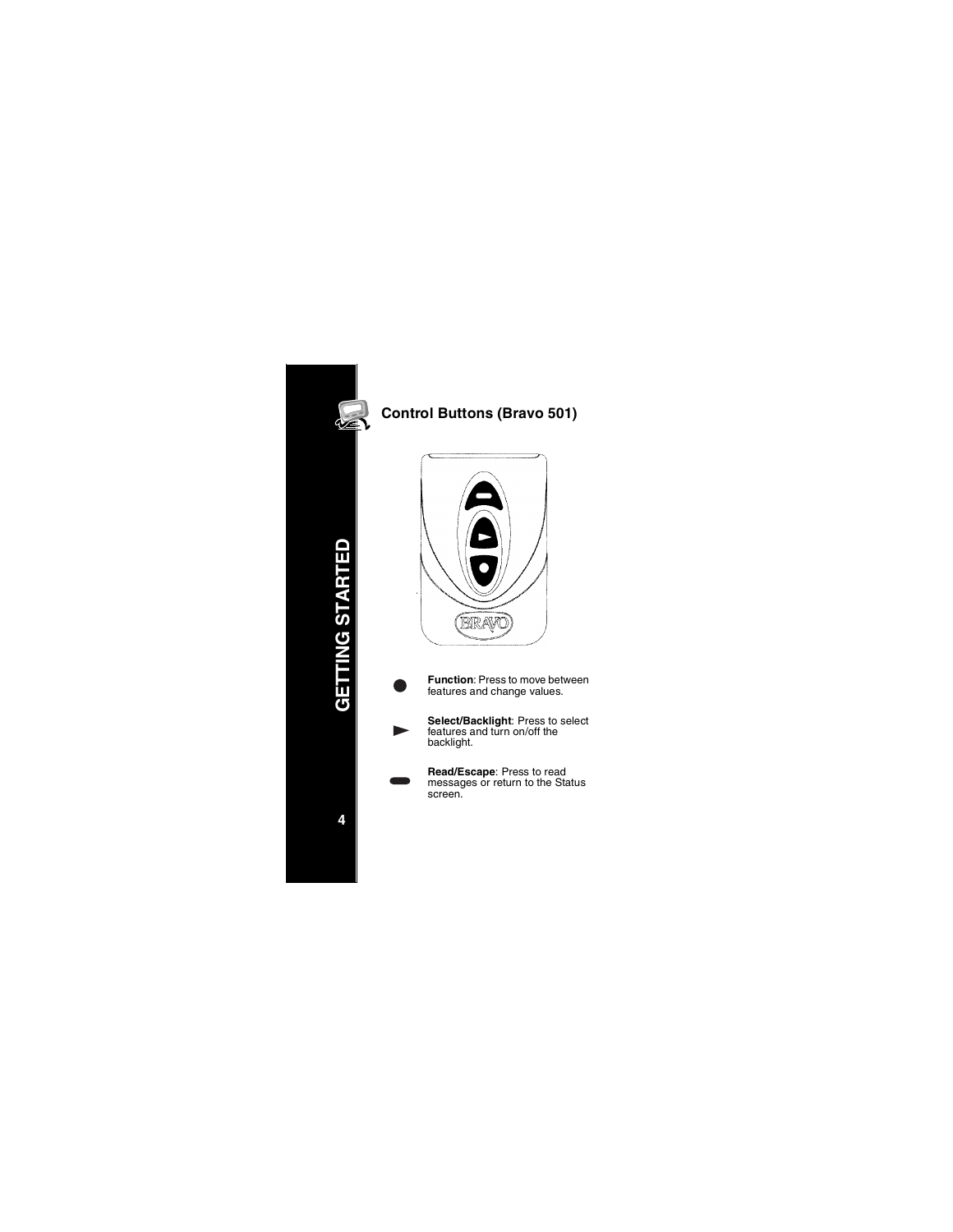- **O** Ensure that a fresh battery is properly installed as listed in "Installing/Replacing the Battery" on page 2.
- $\bullet$  Press and hold  $\bullet$  for 3 to 4 seconds to turn your pager on. The Status screen displays.



When the pager is on and no activity is taking place, the Status screen displays. The Status screen displays the power-on indicator and may also display other pager status indicators.

**Turning Your Pager Off** Press  $\bullet$  until PR9EF OFF displays, and then press  $\blacksquare$ .



**GETTING STARTED GETTING STARTED**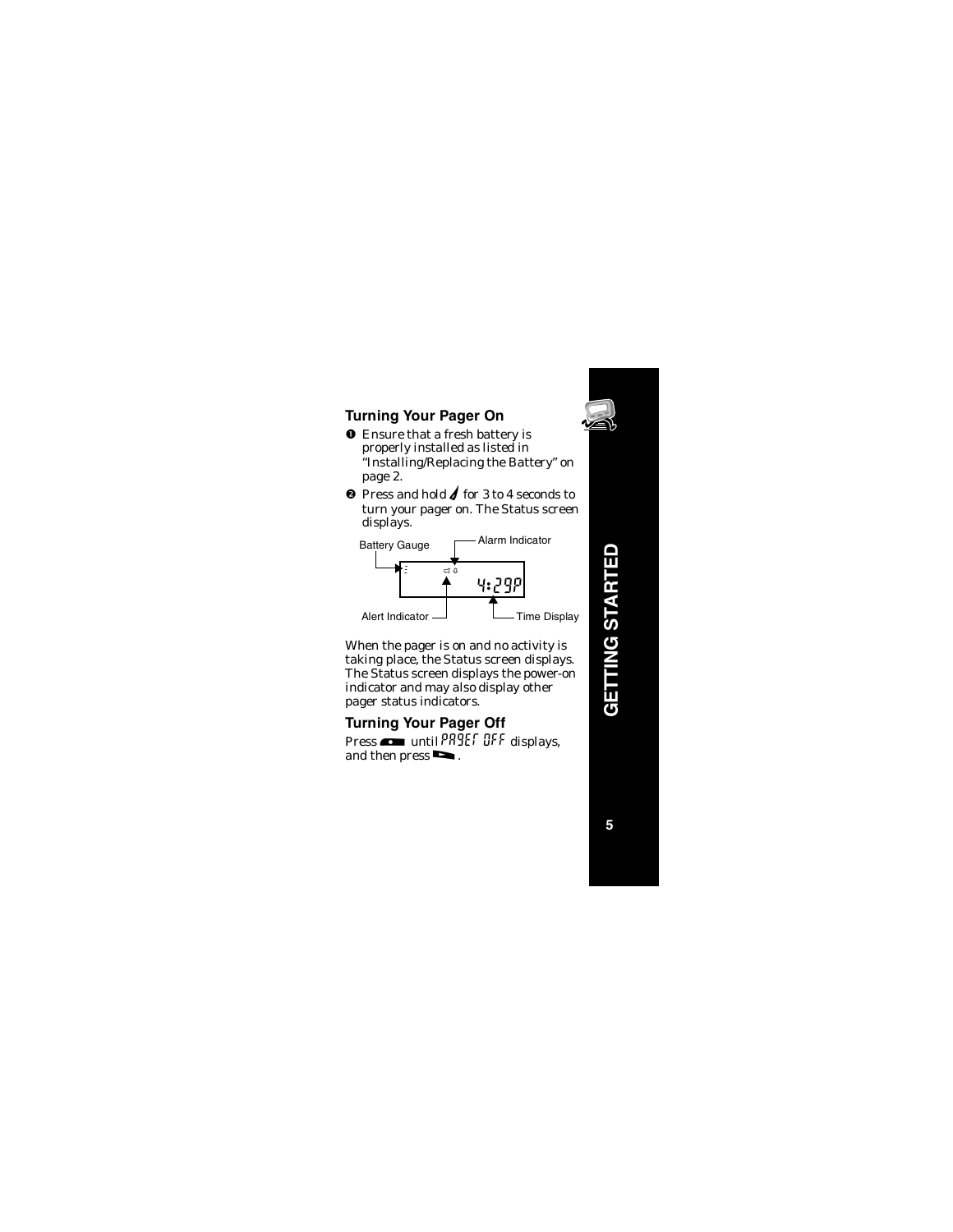

## **Backlight**

In low-light conditions, you can turn on the pager's backlight on or off at any time by pressing and holding  $\blacksquare$  for two seconds. The backlight automatically turns off when the pager returns to the Status screen.

**GETTING STARTED GETTING STARTED**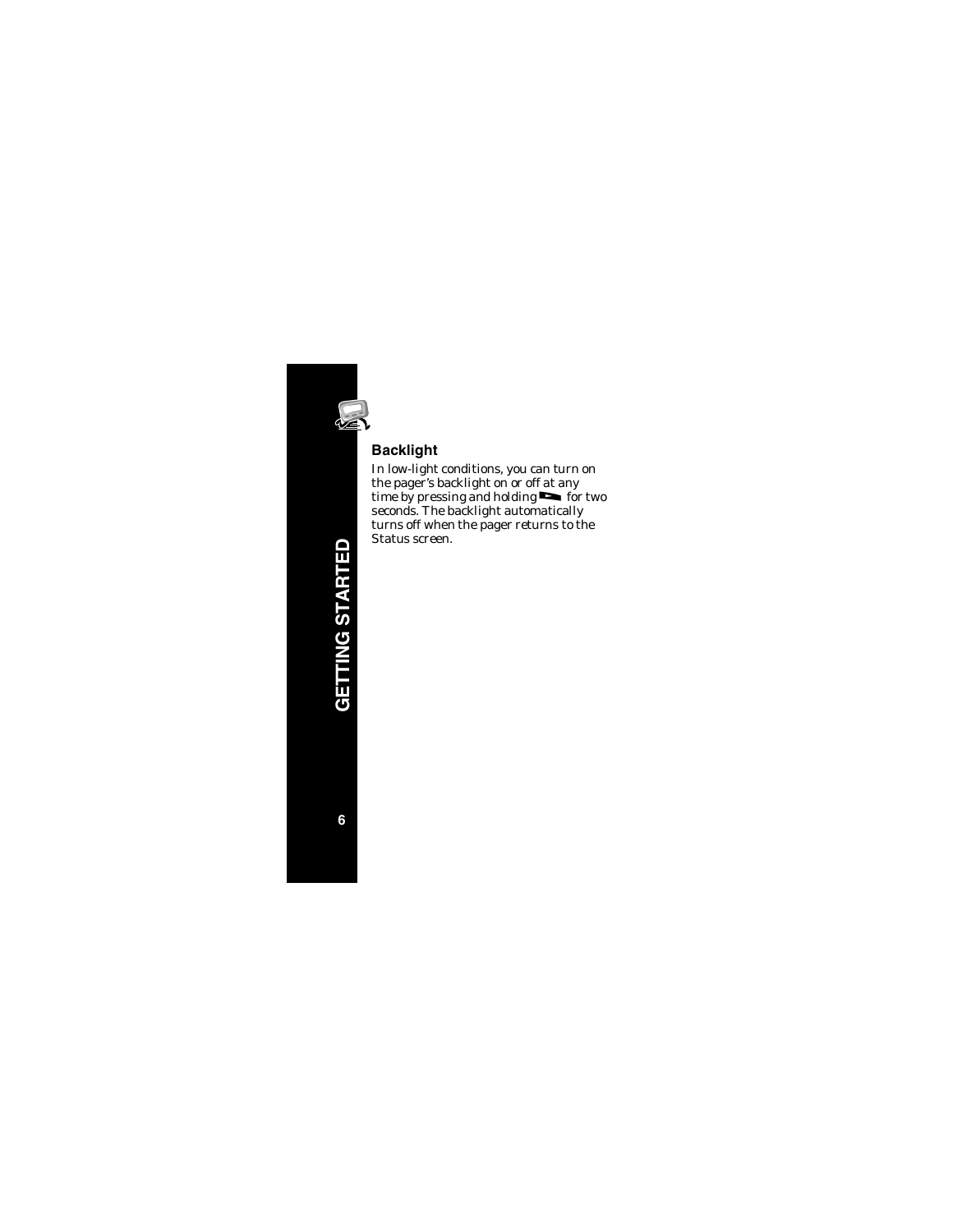

## **Using the Main Menu**

The main menu provides access to the many features of your pager through the use of symbols and prompts.

- **O** To navigate through the main menu,  $pres \frown$ .
- $\bullet$  Press  $\bullet$  to select the displayed feature.
- $\bullet$  Press  $\blacklozenge$  at any time to return to the Status screen.

# **Status Indicators**

The list below describes each of the status indicators that may display on your pager.

- $\triangledown$ New message
- $\Box$ Musical alert
- $\overline{\mathbf{u}}$ Silent alert
- $\mathfrak{v}$ Alarm
- $\bullet$ Locked message
- $\blacksquare$  Duplicate message  $\overline{Y}$ 
	- Out-Of-Range alert
- $\blacktriangleright$ Continuous message (press  $\boldsymbol{d}$  to display the next screen.)

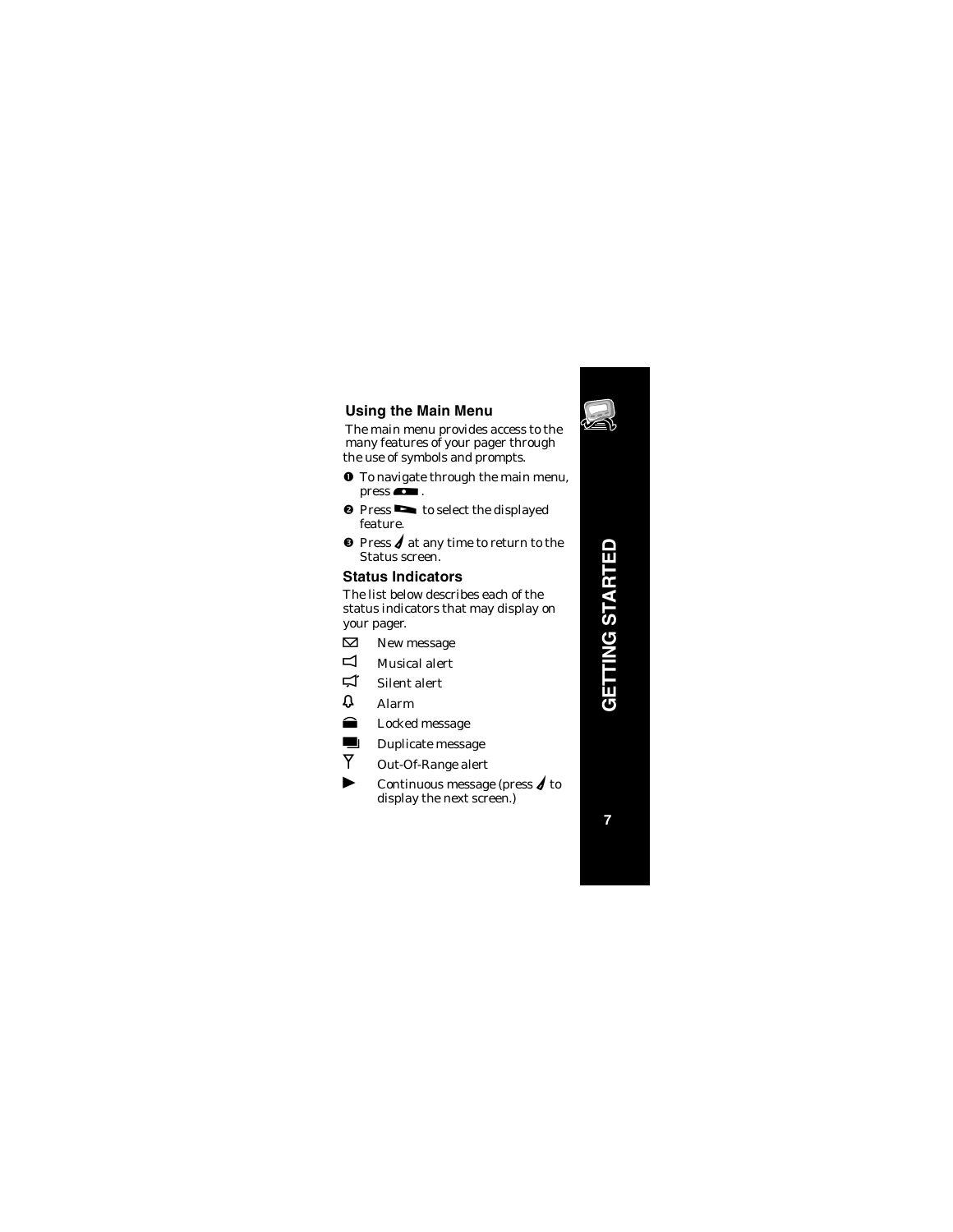

# **Time and Date Setting the Time**

**O** From the Status screen, press until  $55E E$   $\parallel$   $\parallel$ <sup>n</sup>] $E$  displays, and then  $pres \rightarrow$ .



**ME AND DATE TIME AND DATE**

- <sup>2</sup> Press  $\bullet$  to increase the hour. When the desired hour displays, press $\blacktriangleright$  to advance to the next field.
- $\bullet$  Repeat Step 2 to set the minutes and time of day (AM or PM).
- When you have finished setting the time, press  $\boldsymbol{f}$  to save your changes and return to the Status screen.

# **Setting the Date**

**O** From the Status screen, press until 5Et dRtE displays, and then  $pres \rightarrow$ .



**8**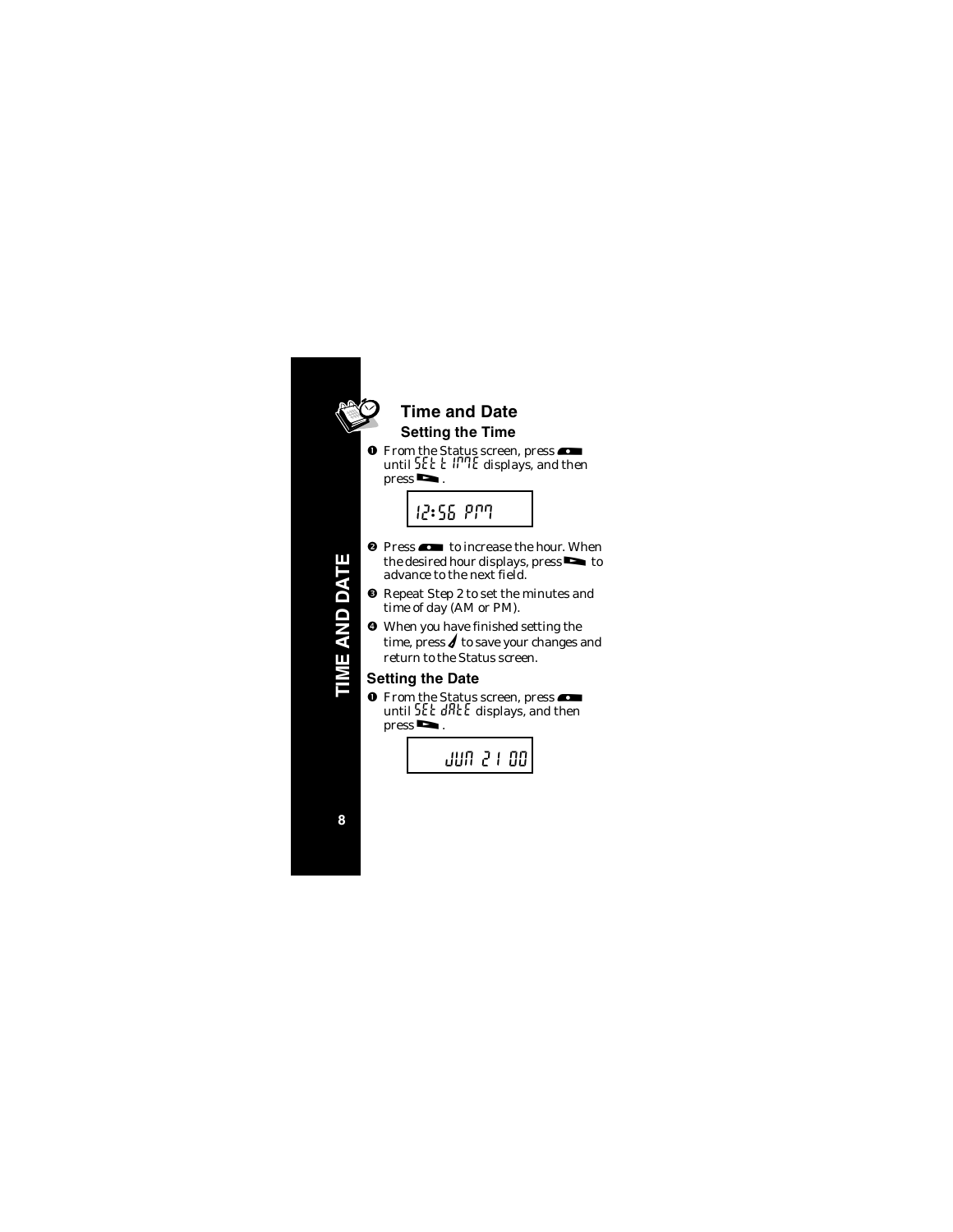- 
- <sup>0</sup> Press  $\bullet$  to increase the year. When the desired year displays.  $pres \rightarrow$ .
- Repeat Step 2 to set the month/day.
- When you have finished setting the date, press  $\boldsymbol{\ell}$  to save your changes and return to the Status screen.

## **Displaying the Date**

To display the current date, proceed as follows.

- **O** From the Status screen, press $\blacksquare$ .
- <sup>2</sup> The current date and day of week displays in the following format.

nan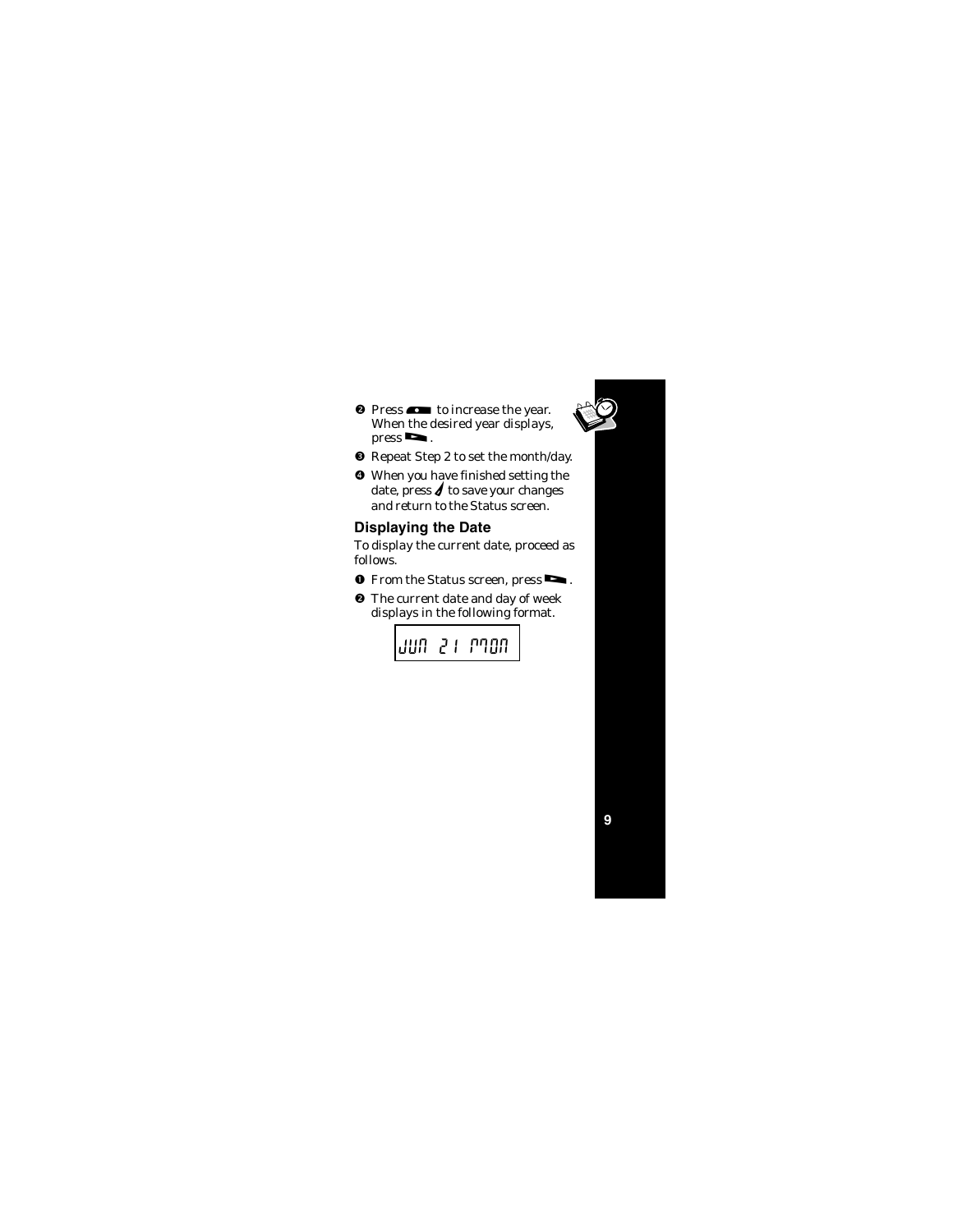

# **Setting the Alarm**

Your new pager allows you to set a daily alarm.

**O** From the Status screen, press until  $55E$  RL RL P<sup>n</sup> displays, and then  $pres \rightarrow$ .



- <sup>0</sup> Press  $\bullet$  to increase the hour. When the desired hour displays, press $\bullet$  to advance to the next field.
- **8** Repeat Step 2 to set the minutes and time of day  $(\beta \text{ or } \beta)$ .
- **O** Press  $\bullet$  to toggle between  $\frac{1}{n}$  and **OFF.** When the desired selection displays, press $\blacksquare$  to select it.
- When you have finished setting the alarm, press  $\boldsymbol{f}$  to save your changes and return to the Status screen.

**ME AND DATE TIME AND DATE**

**10**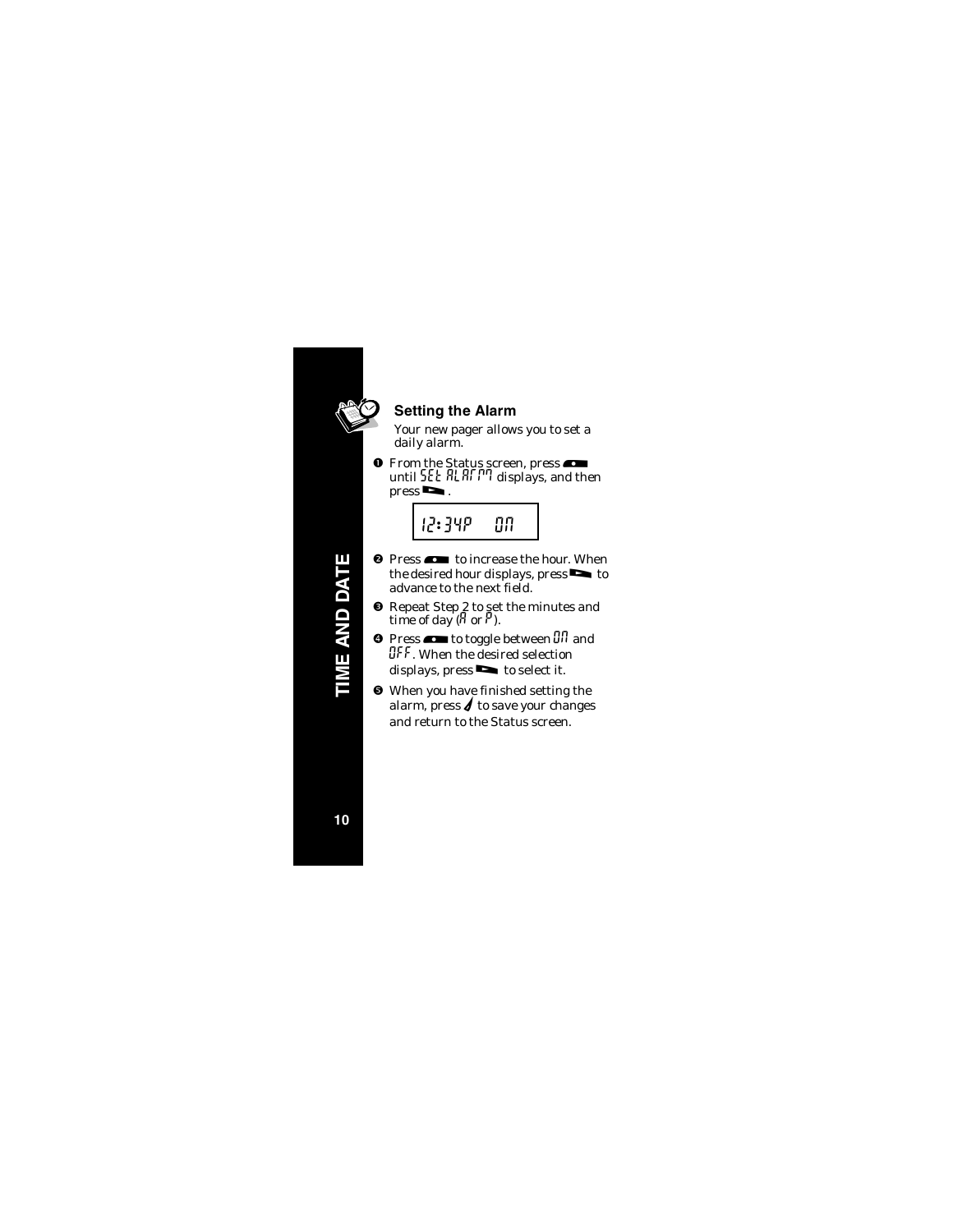# **Alerts Setting the Alert Type**

Your new pager has both audible and silent alert types. These alert types are: silent (vibrate), sleep (no alert), vibra call (vibrate then chirp), chirp, and eight standard audible alerts.

To specify the alert to play when your pager receives a message, proceed as follows:

**O** From the Status screen, press until SEE RLEFE displays, and  $pres \nightharpoonup$ .

# uibracall

- $\bullet$  Press  $\bullet$  to display the alert type and hear a sample of the alert.
- $\bullet$  When the desired alert type displays, press  $\bullet$  to select it.

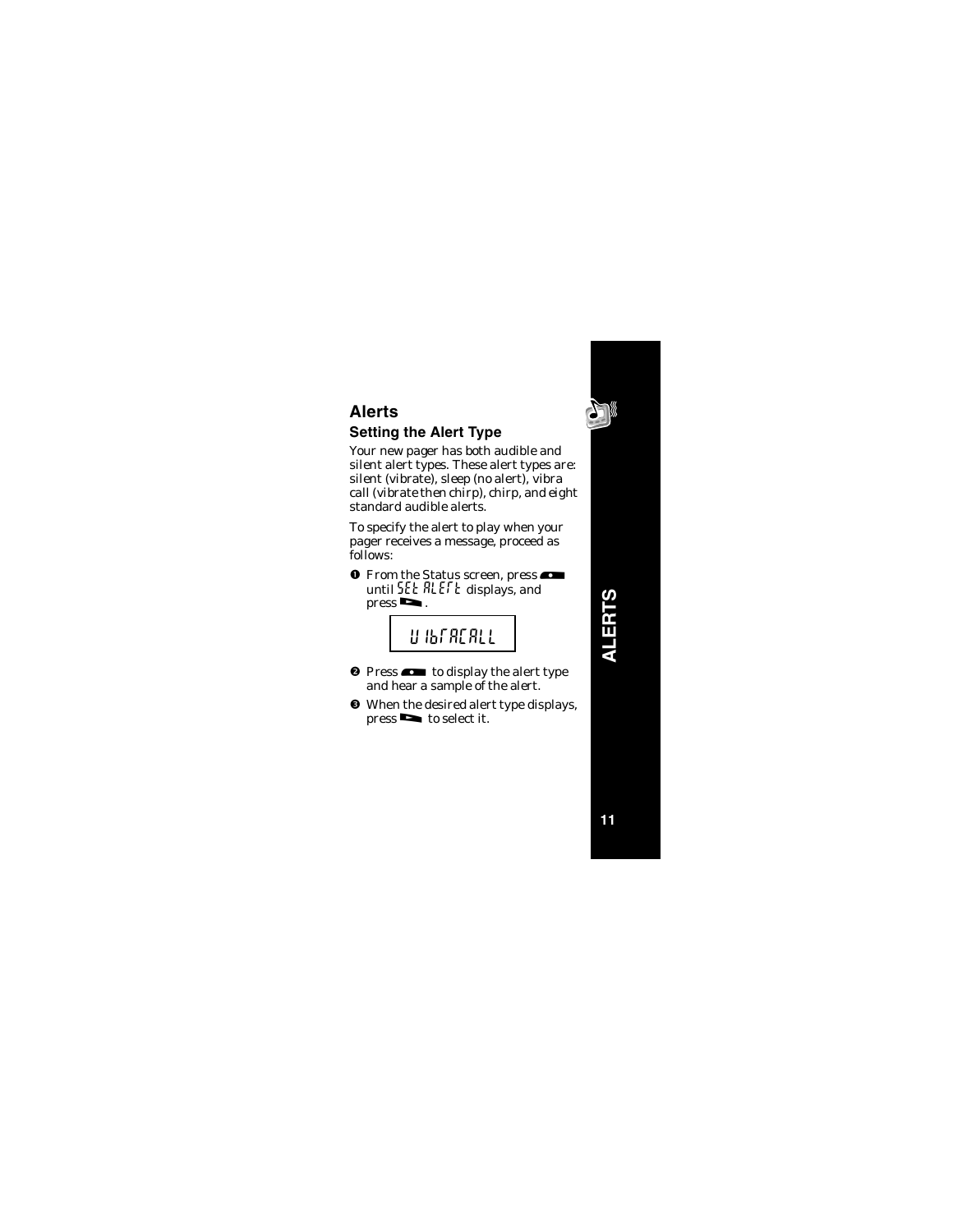

## **Reminder Alert**

This feature allows you to turn on/off reminder alerts. Reminder alerts repeat at two-minute intervals until you have read all new messages. To turn on/off reminder alerts, proceed as follows:

- **O** From the Status screen, press until AdU CONEFOL displays, and then  $press \rightarrow$ . FEPT ALE displays.
- **Q** Press  $\bullet$  to toggle between  $\frac{1}{n}$  and  $QFF$ . Press  $\bullet$  to make your selection.

# **Low Cell Alert**

At the onset of a low battery condition,  ${\mathsf L}\operatorname{\mathsf{JbR}}$ t displays on the Status screen. You can also program your pager to emit an alert when your pager's battery is low.

- **O** From the Status screen, press until  $H dU$   $\Box$   $\Pi$   $\Box$   $\Pi$   $\Box$   $\Pi$  displays, and then  $pres \nightharpoonup$ .
- <sup>O</sup> Press **and untill [ELL RLEFE** displays, and then press  $\blacksquare$ . The following screen displays.

**ALERTS**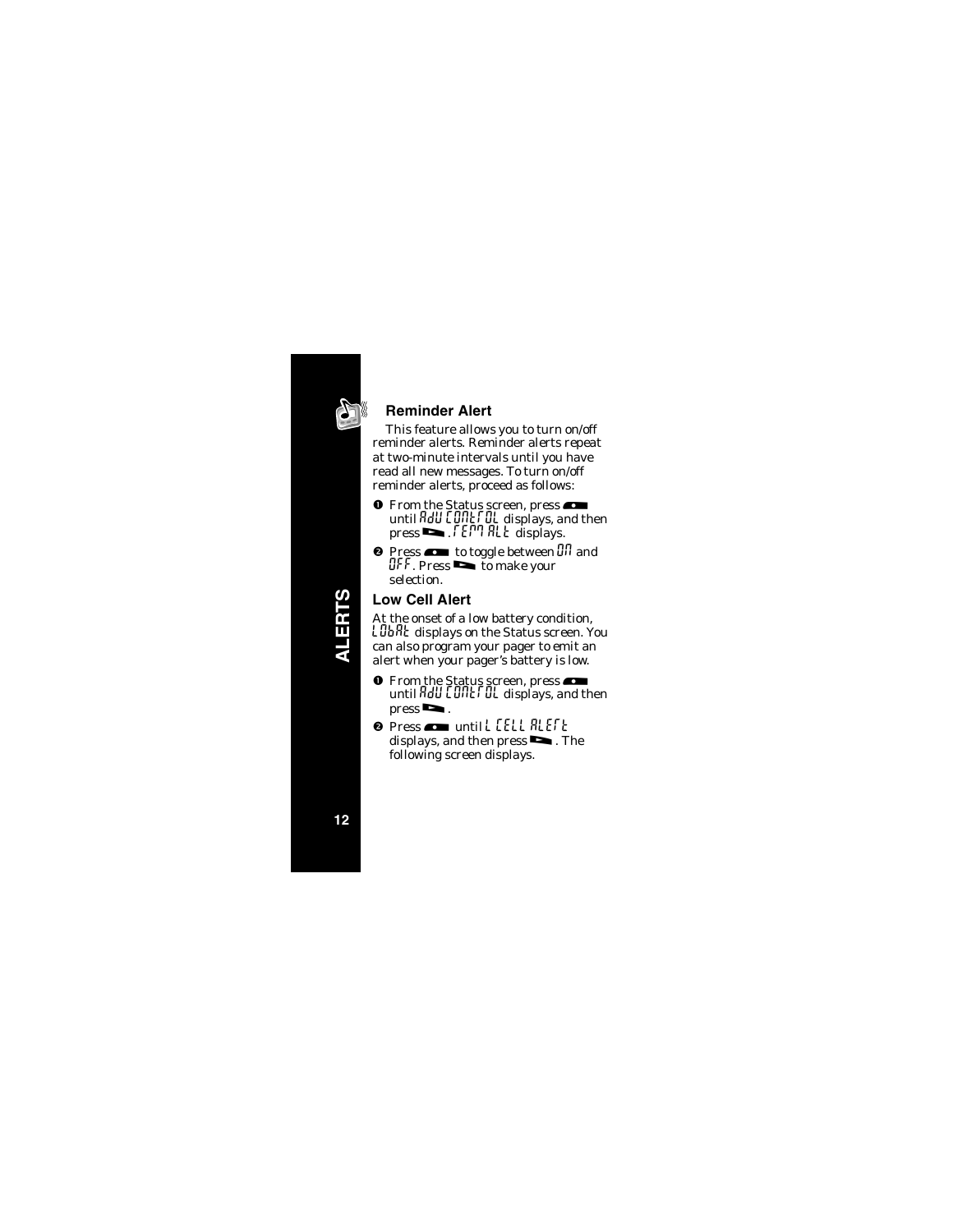

- **O** Press  $\bullet$  to toggle between  $\overline{u}$  and OFF , and press $\mathop{\bf s}\limits^{\bf s}$  to make your selection.
- The low cell alert repeats hourly between the hours of 8 a.m. and 8 p.m.

**ALERTS**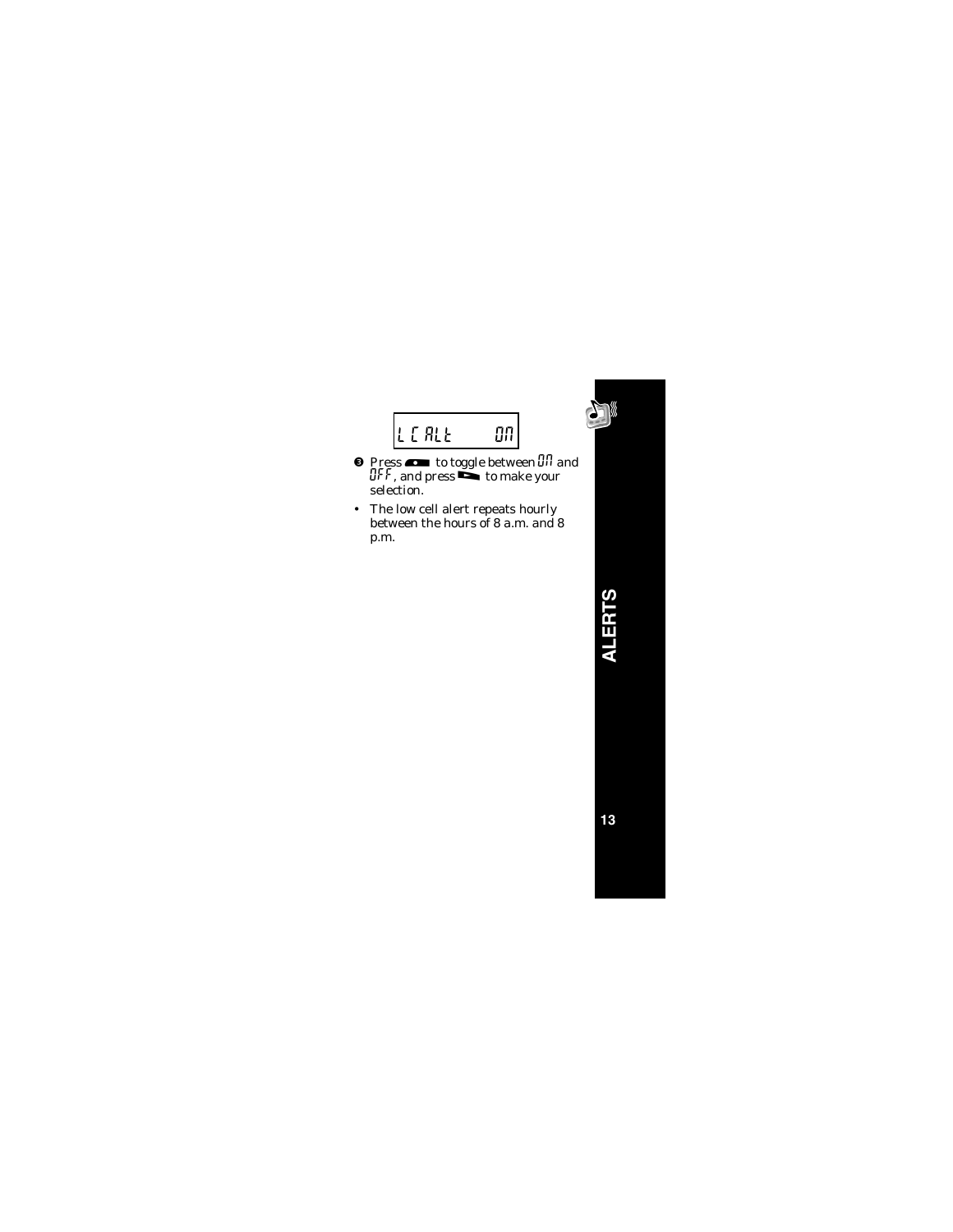

# **Messages**

The pager can store up to 20 personal messages and 2 maildrop messages. If you have programmed your pager to alert you when it receives a message, an alert sounds (see "Setting the Alert Type" on page 11).

# **Reading Messages**



• When your pager receives an error message,  $\epsilon$  is placed in the front or at the end of the message when you display it.

**MESSAGES** こくのり

**14**